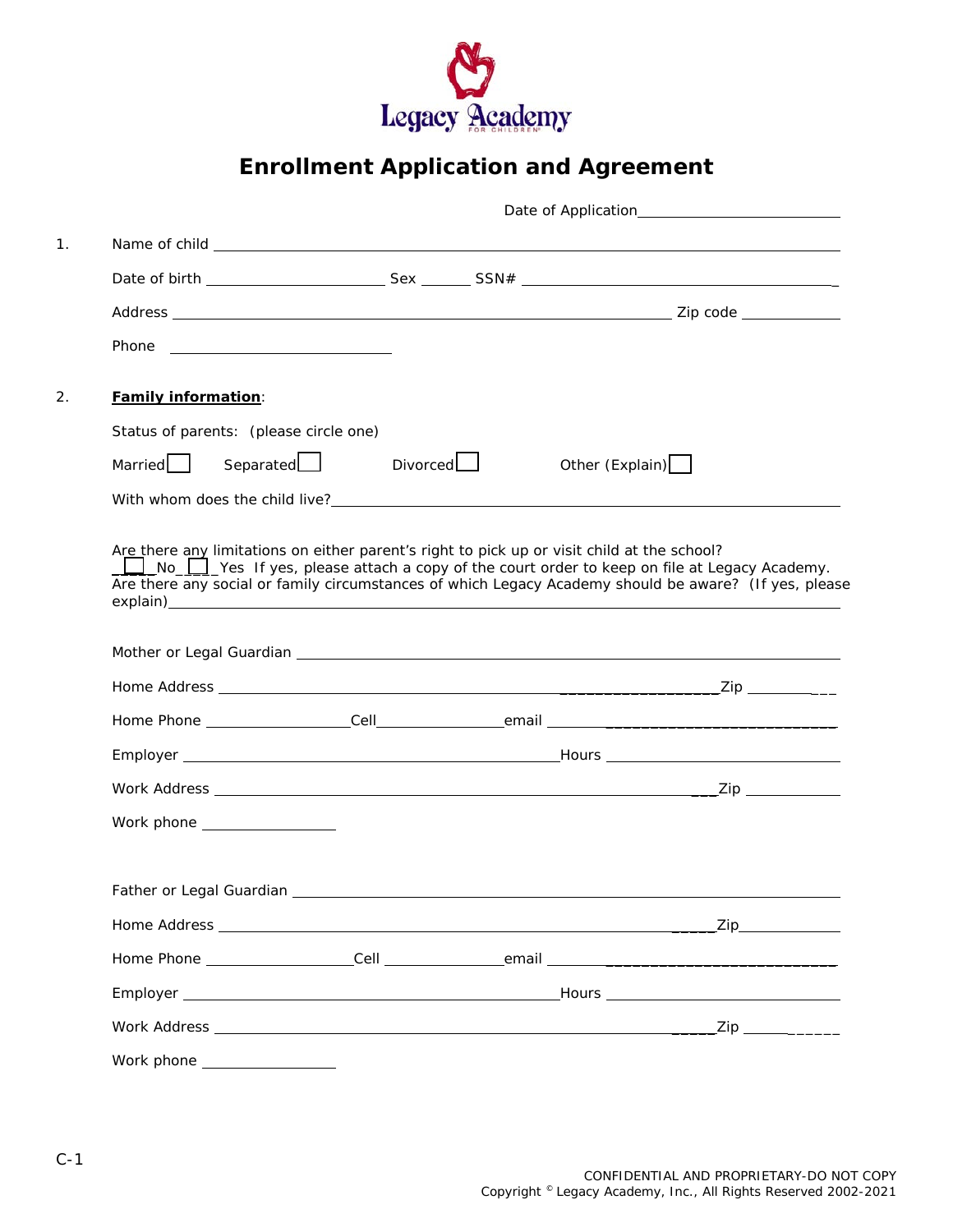|                |                               | $\boxed{\mathsf{Full time OR } \ \boxed{\_\hspace{.3cm}}$ Part time $\_\hspace{.3cm}\boxed{\_\hspace{.3cm}}$ Days |                                                                                                                                                                                                                                                                                                                                                                                                                                                            |
|----------------|-------------------------------|-------------------------------------------------------------------------------------------------------------------|------------------------------------------------------------------------------------------------------------------------------------------------------------------------------------------------------------------------------------------------------------------------------------------------------------------------------------------------------------------------------------------------------------------------------------------------------------|
|                |                               | The weekly tuition fee for the program is \$                                                                      |                                                                                                                                                                                                                                                                                                                                                                                                                                                            |
|                |                               | A nutritious lunch and two snacks are prepared and served daily.                                                  |                                                                                                                                                                                                                                                                                                                                                                                                                                                            |
|                |                               | will be my child's first day of attendance, OR                                                                    |                                                                                                                                                                                                                                                                                                                                                                                                                                                            |
|                |                               | my child is currently enrolled at Legacy Academy.                                                                 |                                                                                                                                                                                                                                                                                                                                                                                                                                                            |
|                | <b>Release and Emergency:</b> |                                                                                                                   |                                                                                                                                                                                                                                                                                                                                                                                                                                                            |
|                | <b>Release Authorization:</b> |                                                                                                                   |                                                                                                                                                                                                                                                                                                                                                                                                                                                            |
| 1 <sub>1</sub> |                               | Academy will not allow any child to enter or leave without an adult escort.                                       | otherwise known to staff without specific authorization from the parent. Additions or changes to the list of<br>persons appearing below will be made, signed, and dated on this form or shall be attached. The parent<br>agrees in each instance that he/she will be certain the staff is aware of the child's arrival and departure. The<br>parent further agrees to escort their child into or out of the school when dropping off or picking up. Legacy |
|                |                               |                                                                                                                   |                                                                                                                                                                                                                                                                                                                                                                                                                                                            |
|                |                               |                                                                                                                   | Relationship to Parent(s) or Guardian______________________ Other Information _____________________                                                                                                                                                                                                                                                                                                                                                        |
|                |                               |                                                                                                                   |                                                                                                                                                                                                                                                                                                                                                                                                                                                            |
| 2.             |                               |                                                                                                                   |                                                                                                                                                                                                                                                                                                                                                                                                                                                            |
|                |                               |                                                                                                                   |                                                                                                                                                                                                                                                                                                                                                                                                                                                            |
|                |                               |                                                                                                                   | Relationship to Parent(s) or Guardian_______________________ Other Information ____________________                                                                                                                                                                                                                                                                                                                                                        |
|                | Emergency:                    |                                                                                                                   |                                                                                                                                                                                                                                                                                                                                                                                                                                                            |
|                |                               |                                                                                                                   | Other persons (at least two) who Legacy Academy is authorized to contact for guidance in an emergency,<br>such as a medical or other emergency, when the child's parents are unavailable shall be listed below.                                                                                                                                                                                                                                            |
|                |                               |                                                                                                                   |                                                                                                                                                                                                                                                                                                                                                                                                                                                            |
|                |                               |                                                                                                                   |                                                                                                                                                                                                                                                                                                                                                                                                                                                            |
|                |                               |                                                                                                                   |                                                                                                                                                                                                                                                                                                                                                                                                                                                            |
|                |                               |                                                                                                                   |                                                                                                                                                                                                                                                                                                                                                                                                                                                            |
|                |                               |                                                                                                                   |                                                                                                                                                                                                                                                                                                                                                                                                                                                            |
| 1.<br>2.       | Physician:                    |                                                                                                                   |                                                                                                                                                                                                                                                                                                                                                                                                                                                            |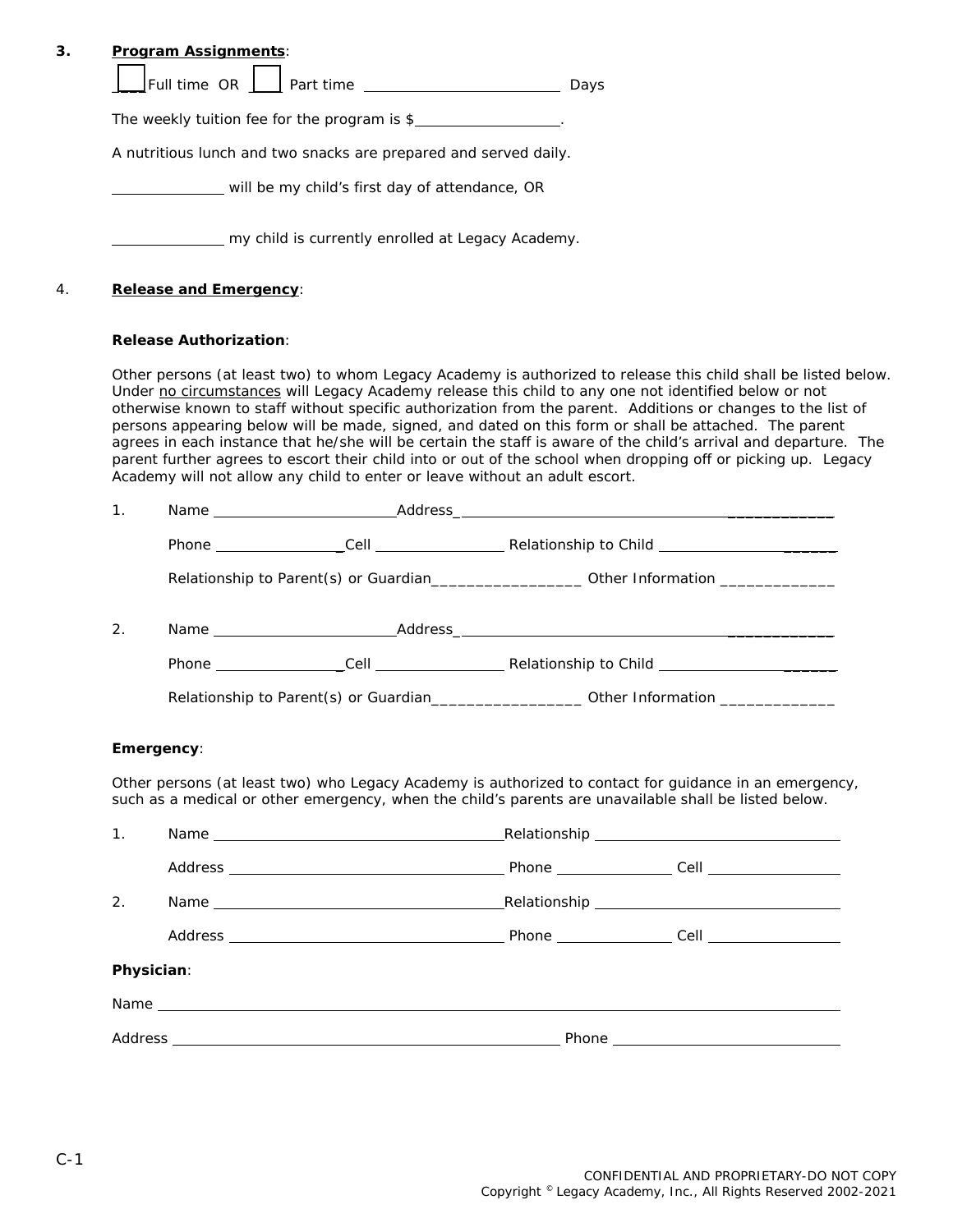# 5. **Health Information, Procedures and Medical Authorization**:

## **Health**:

In order to comply with the state law, it is necessary for the parent to supply Legacy Academy with an immunization report. Regular updated reports will be required as they are due.

Describe health, special needs, or other situations of which Legacy Academy should be aware and which would require special procedures to be followed concerning your child such as physical or mental conditions, existing or pre-existing illnesses, operations or hospitalizations, or any dietary restriction.

(please indicate "none known" if applicable)

Known allergies:

## **Administration of medication**:

The staff will administer medicines to the child only at 11:00 A.M. and 3:00 P.M. and upon **written authorization** from the physician. Written authorization may be made by using the standard Legacy Academy "Medication Form." In each case the parent should complete, sign, and date the form and deliver it, with the medicine, to the Director. The school will notify the parent of any adverse reaction to the medication given. **No** over-the-counter medication will be given without the physician's signature.

## **State law requires that all medicines must be**:

- a. in the original container;
- b. clearly labeled with the name of the medicine;
- c. clearly labeled with the child's first and last names;
- d. if a prescription, labeled with a prescription number;
- e. clearly labeled with the dosage to be administered; and
- f. clearly labeled with the date.

**Important**: If your child appears ill, has a high fever, is vomiting, or shows evidence of a communicable disease, please do not bring him/her to the school. You must notify us immediately upon your child's diagnosis of a communicable disease. If your child has such symptoms and is present at Legacy Academy, you will be required to pick him/her up immediately. We will notify all parents if there has been an exposure of a communicable disease in the school. This requirement is imposed by the State Department of Human Resources and is intended for the protection of all the children. Children must be without fever for 24 hours without the use of any fever reducing medication before retuning. As determined by the Director, it may be necessary for a previously ill child to present an approval for re-admittance signed by a physician.

#### **Medical Authorization**:

We hereby grant Legacy Academy permission to take whatever action in its judgment may be necessary in supplying emergency medical services to the above-named child. We understand that, consistent with the circumstances of the situation and the available time, Legacy Academy will attempt to contact and follow the instructions of the parent, physician, or other person(s) as designated, we hereby grant permission to Legacy Academy to contact and comply with the advice of an available physician, ambulance personnel, or emergency room personnel. We hereby agree that we will be solely responsible for and will promptly pay any expenses which may be incurred by Legacy Academy in making emergency medical treatment available to the abovenamed child.

#### 6. **General information and acknowledgment**:

# **Enrollment policy and agreement**:

Initial and continued enrollment will be at the discretion of Legacy Academy based upon the best interests of the child, the expectation that he/she will benefit from the program, and the welfare of the other enrolled children. Enrollment shall be without regard to race, creed, sex, or national origin.

A copy of this Enrollment Application and Agreement will remain within the files of Legacy Academy so long as the child remains actively enrolled at the school and shall be available for inspection by the parent at any time, upon request.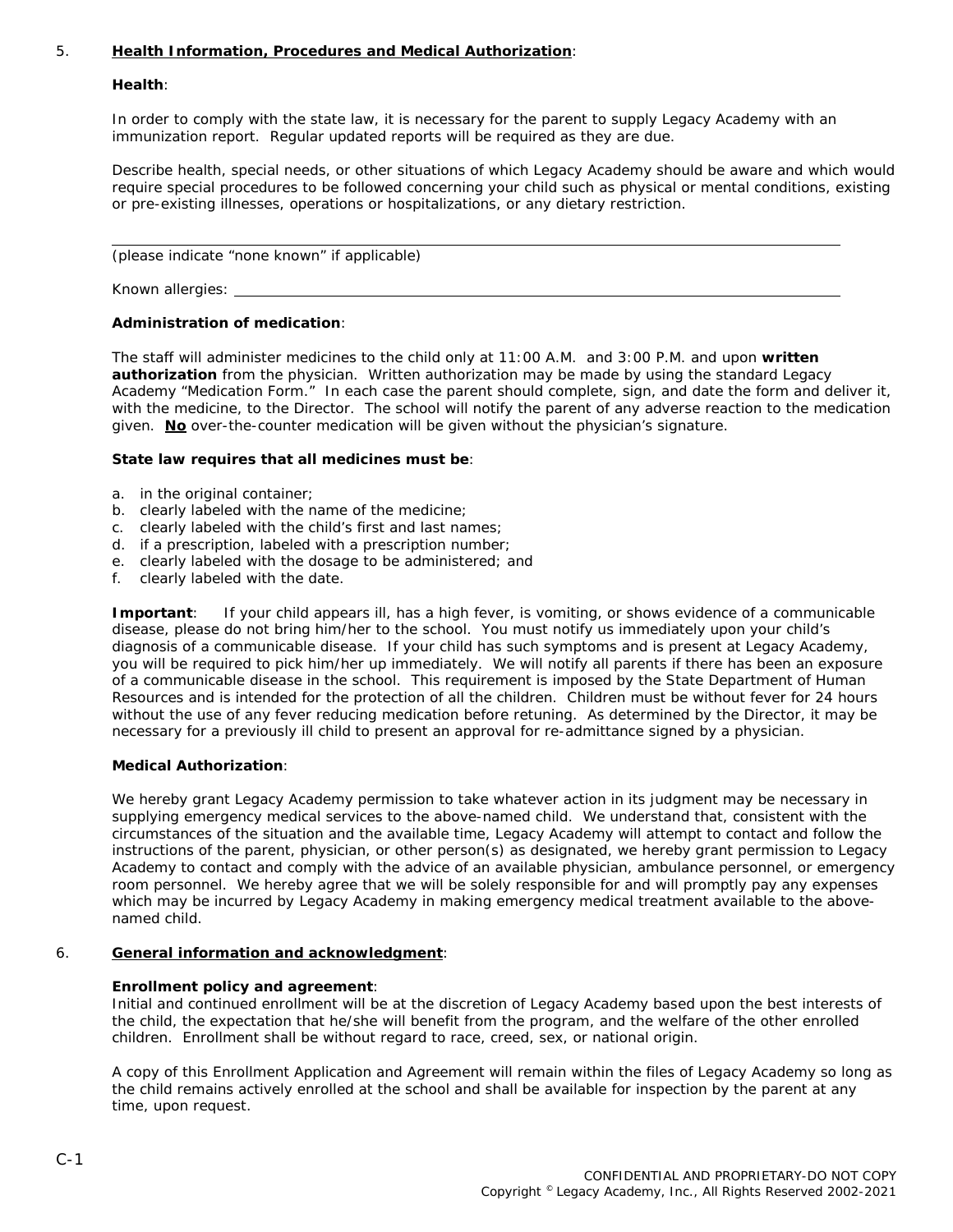**Information in child's file must be kept current**. The parent **is required** by state law to update information furnished herein as necessary, with changes initialed and dated by the parent and the Director. Parents agree to notify the school of any change in phone numbers, work locations, emergency phone numbers, family physician, etc.

# **Hours and Days of Operation**:

The hours of operation of Legacy Academy are from 6:30 A.M. to 6:30 P.M., Monday through Friday, January through December.

Legacy Academy will be closed in observance of the following holidays:

| New Year's Day | Memorial Day     | Independence Day       |
|----------------|------------------|------------------------|
| Labor Day      | Thanksgiving Day | Day after Thanksgiving |
| Christmas Eve  | Christmas Day    |                        |

Should the traditional holiday occur during the weekend, or be rescheduled for a long weekend, we will observe the holiday on the following Monday. We will close on days of inclement weather when closing is determined necessary by Legacy Academy, and certain other days as specified by Legacy Academy. There is no tuition discount for absences, holidays, or other days on which Legacy Academy is closed.

## **Program Acknowledgment and General Authorization**:

We have reviewed with the Director of Legacy Academy the daily program and the policies of Legacy Academy. We hereby grant to Legacy Academy permission for the above-named child to:

**a.** take part in all program activities, including the use of indoor and outdoor equipment;

**b.** be photographed or videotaped in connection with the daily program activities;

**c.** leave the premises of Legacy Academy to take part in planned educational and recreational field trips or activities supervised by the staff of Legacy Academy, provided that such field trips or activities will be separately announced in writing to the parent at least one day in advance of trip or activity, which parent will be asked to sign and authorize. Parents are encouraged to participate in all field trips;

**d.** participate in water-related activities supervised by Legacy Academy.

**e.** be transported by Legacy Academy to and from the elementary school the child attends.

# **Babysitting**:

Legacy Academy does not render child care services off-site, except in the event of field trips which have been authorized in advance by the parent. Accordingly, the parent agrees not to arrange with staff members for off-site care of their child, and in doing so is in violation of this agreement. If any staff member agrees to provide off premises care for children enrolled in Legacy Academy, the staff member undertakes such service on their own behalf, not as an employee of Legacy Academy, and is in violation of our employee policies, placing their continued employment in jeopardy. Legacy Academy staff members are selected and retained only on the basis of their fitness for rendering child care services in a controlled and fully supervised child care program. Legacy Academy offers **no assurance** of the fitness of its staff members for performing these and other services in an environment which is not professionally supervised (such as transporting children, or caring for them in the home) and none should be implied or inferred under any circumstances.

#### 7. **Financial and Procedural Agreement**:

#### **Registration Fee and Camp Fee**:

An annual registration fee of \$ shall be paid for each child at the time of enrollment, renewed each year thereafter, and due and payable by the first day of September of each year.

An additional Summer Camp Fee of \$\_\_\_\_\_\_\_\_\_\_\_\_\_\_\_\_\_\_\_\_\_\_shall be paid each year for each school-age child enrolled in the Summer Camp program. The Summer Camp fee shall be due and payable no later than the first day of Summer Camp.

#### **Tuition**:

The parent agrees to pay a weekly tuition fee in advance on  $\qquad \qquad$  of each week in the amount of \$

#### . **Late Charges and Penalties**:

All Registration Fees and Tuition Payments are considered late after  $\qquad \qquad$  at 6:30 P.M. of the week they are due. A late charge of \$\_\_\_\_\_\_\_\_\_\_\_\_\_\_\_\_\_\_\_\_\_\_\_ shall be automatically added to the charges due for that week